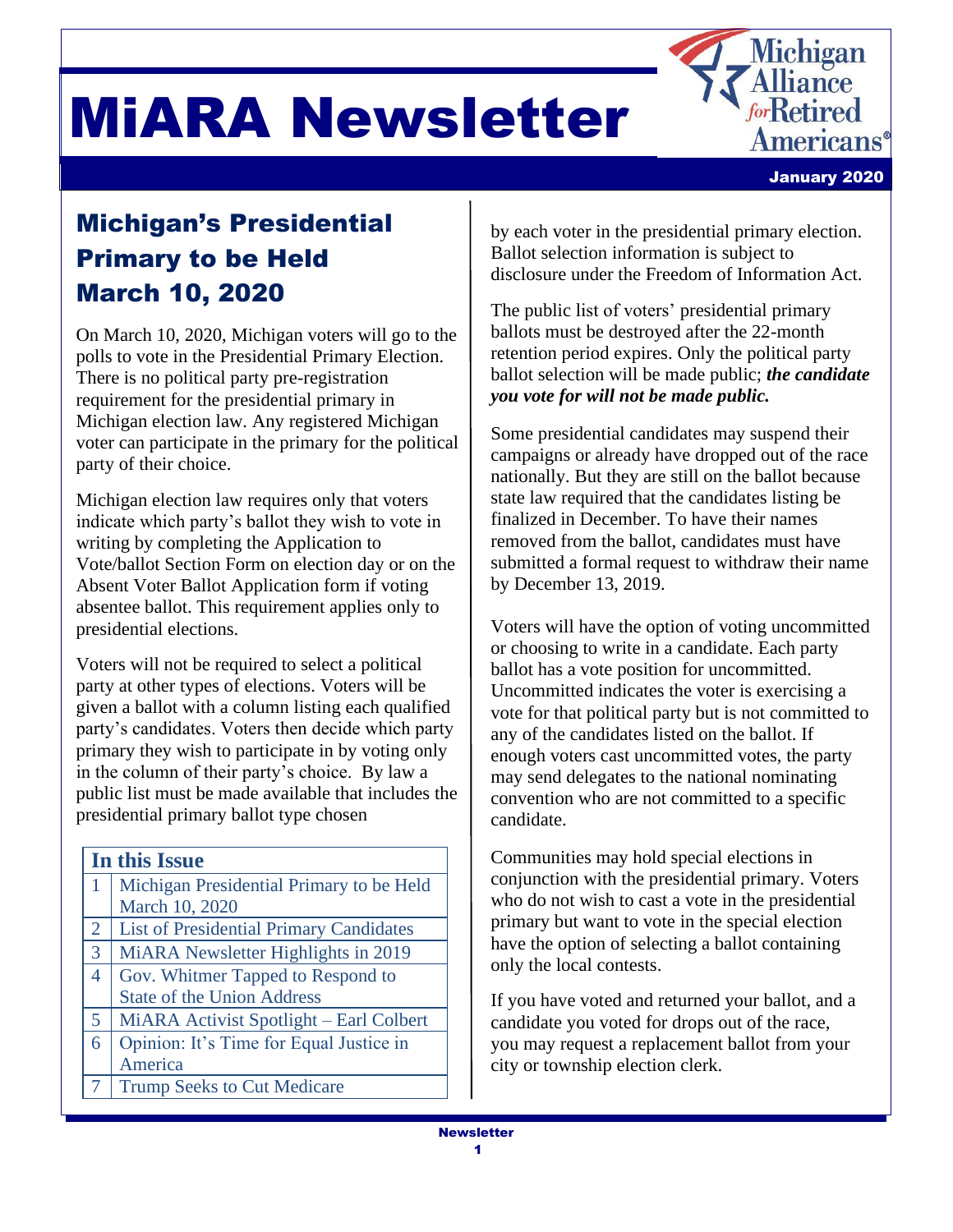# List of Candidates for Michigan Presidential Primary Election March 10, 2020

#### **Democratic Candidates**

**Michael Bennet Joe Biden Michael R. Bloomberg Cory Booker\* Pete Buttigieg Julian Castro\* John Delaney Tulsi Gabbard Amy Klobuchard Bernie Sanders Joe Sestak\* Tom Steyer Elizabeth Warren Marianne Williamson\* Andrew Yang**

#### **Republican Candidates**

**Mark Sanford\* Donald J. Trump Joe Walsh Bill Weld**

\*Candidates who have announced that they have suspended their campaigns but are still appearing on the ballot because of the timing of their withdrawal.

*Important reminder: if you have already voted your absentee ballot, and a candidate you voted for drops out of the race, you may request a replacement ballot from your city or township election clerk.*

# MiARA Newsletter Headlines in 2019 Highlight an Up and Down Ride

2019 was truly a rollercoaster to finished out the decade. The lows included President Trump pushing anti-union legislation, his attempt to cut the health care of millions, including seniors; and, bringing us to the brink of war, before finally being impeached for corruption and contempt of Congress. High points included the election of strong leaders in Michigan who support retirees and unions in mid-term elections and the successful resolution of the GM strike. The following is a look back at *MiARA Newsletter Headlines from 2019.* 

**January:** MiARA Supported Candidates are Sworn into Office

**February:** Fraud Alert-Beware of Real Estate Frauds; RIP John Dingell

**March:** Dems Introduce Bills to Strengthen Social Security

**April:** Data Shows Many Seniors Forgo Retirement Because They Cannot Afford to Quit Working

**May:** Trump proposes Cuts in Medicare and Medicaid; RIP Judge Damon Keith

**June:** Butch Lewis Act Moves Forward

**July**: MiARA Supports Amazon Strikers

**August:** Day of Healing and Reconciliation Mark Arrival of First African Slaves in America

**September:** MiARA President Long Speaks on the UAW-General Motors Strike

**October:** Congress Introduces Social Security Bills to Aid Seniors

**November:** FedEx Ends Pensions for New Hires

**December:** Say No to Post Office Privatization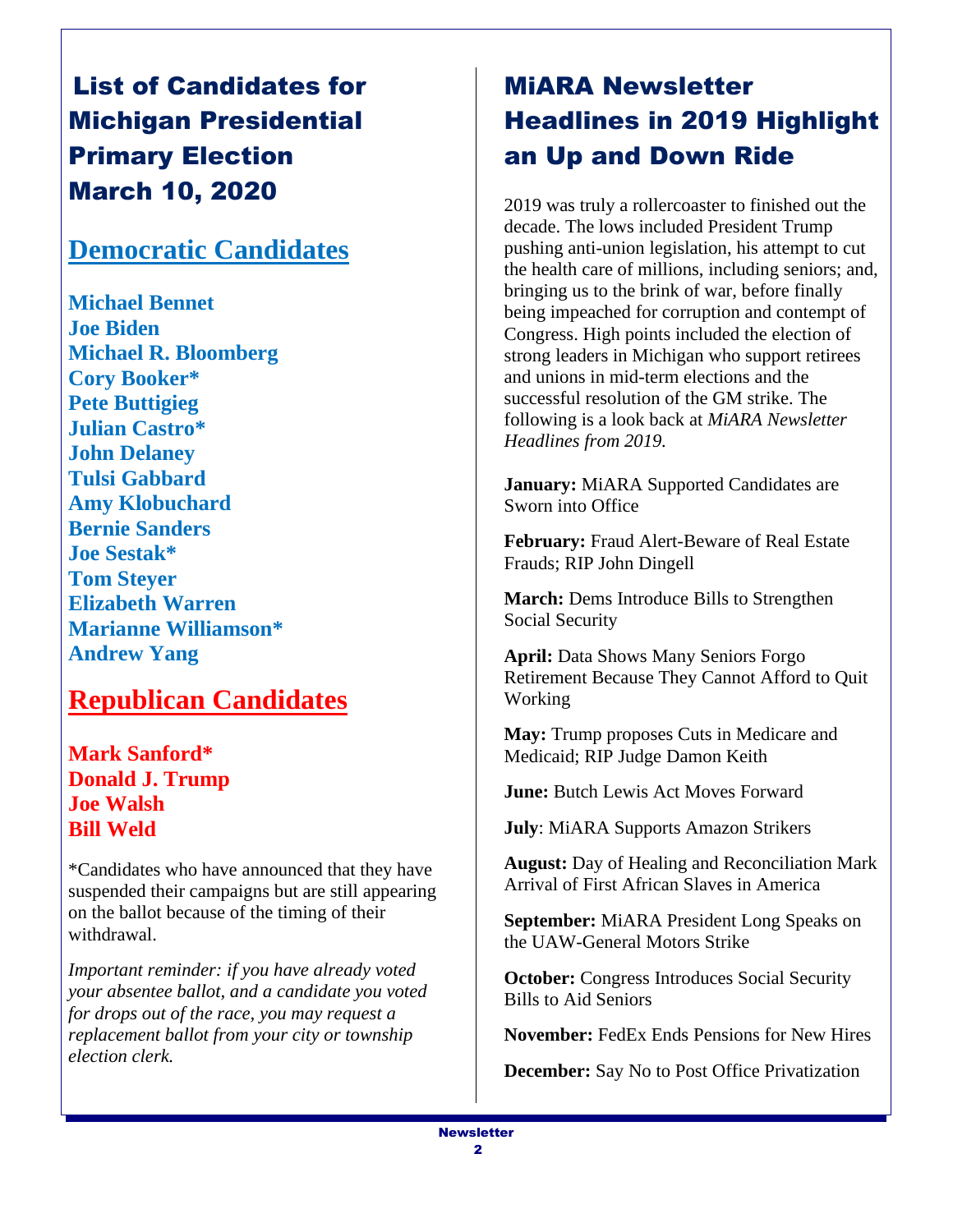# Michigan Gov. Whitmer to Deliver Response to Trump State of the Union Address

Speaker Nancy Pelosi (D-CA) and Senate Democratic Leader Chuck Schumer (D-NY) have tapped Michigan Governor Gretchen Whitmer to deliver the Democratic Response to President Trump's State of the Union address on Tuesday, February 4, 2020. Congresswoman Veronica Escobar of Texas will deliver the Spanish language response to the speech.

"Since day one, Governor Whitmer has rolled up her sleeves to get things done for the people of Michigan," said Speaker Nancy Pelosi. "During her time in public service, she has led the charge to expand health care to hundreds of thousands of people, expand protections for hard-working middle-class families and ensure clean drinking water in our communities. Her decades of hard work on behalf of the people should serve as a model for our nation. She's a forward-looking leader who is laser-focused on solving problems for everyday Michiganders and is uniquely qualified to deliver Democrats' message of progress for all Americans."

"Governor Whitmer's dedication to Michiganders is a model for public servants everywhere. Thanks to her tireless efforts, thousands more families across the state have access to quality health care, safer drinking water and the opportunity for a good-paying job," said Senate Democratic Leader Chuck Schumer. "Whether it's pledging to 'Fix the Damn Roads' or investing in climate solutions, Governor Whitmer's vision for the future is exactly what this country needs, and I'm thrilled she is giving the Democratic response."

"Across the country, Democrats are staying focused on building a stronger, more sustainable country for future generations" said Governor Gretchen Whitmer. "As leaders, it's our responsibility to ensure a safe, healthy future for our children and families, and that's exactly what we're working toward in Michigan. That means protecting our environment from the harmful effects of climate change, ensuring a great public education that gets our kids on a path to a good job that they can raise a family on, and keeping them healthy by expanding access to quality, affordable health care and protecting those with pre-existing conditions. This response is an exciting opportunity to show the American people that not only are Democrats getting things done for them, but also for future generations to come."

## MiARA Activist Spotlight Earl Colbert

This month's Spotlight shines on Earl Colbert who was nominated by MiARA Vice- President Henry Lykes, who lauded Earl as a longtime union supporter during his working years for both the UAW and AFSCME and who has continued to work for economic justice in his retirement.

Earl came to Detroit from Louisville, Kentucky as a young man thinking he would find his calling as a fireman. As fate would have it his plans changed and instead, he was hired at Ford Motor Company's Wayne Assembly Plant where he was a member of the UAW.

In 1974, fate intervened again, and Earl left his employment with Ford to begin a long career as an employee in forestry and landscape with the city of Detroit. Along with his city employment came membership in AFSCME, a membership he has proudly held now for more than 45 years.

As a Forestry and Landscape employee, Earl became a member of AFSCME Chapter 542. Then, after a promotion within Forestry & Landscape, he joined AFSCME Forman Union Chapter 1206. Soon thereafter Earl was elected to serve as president of the local.

Earl retired in 2004 from the City of Detroit as a Supervisor of Grounds Maintenance and he joined AFSCME Retiree's Union Sub Chapter 98. He

*Continued on Page 4*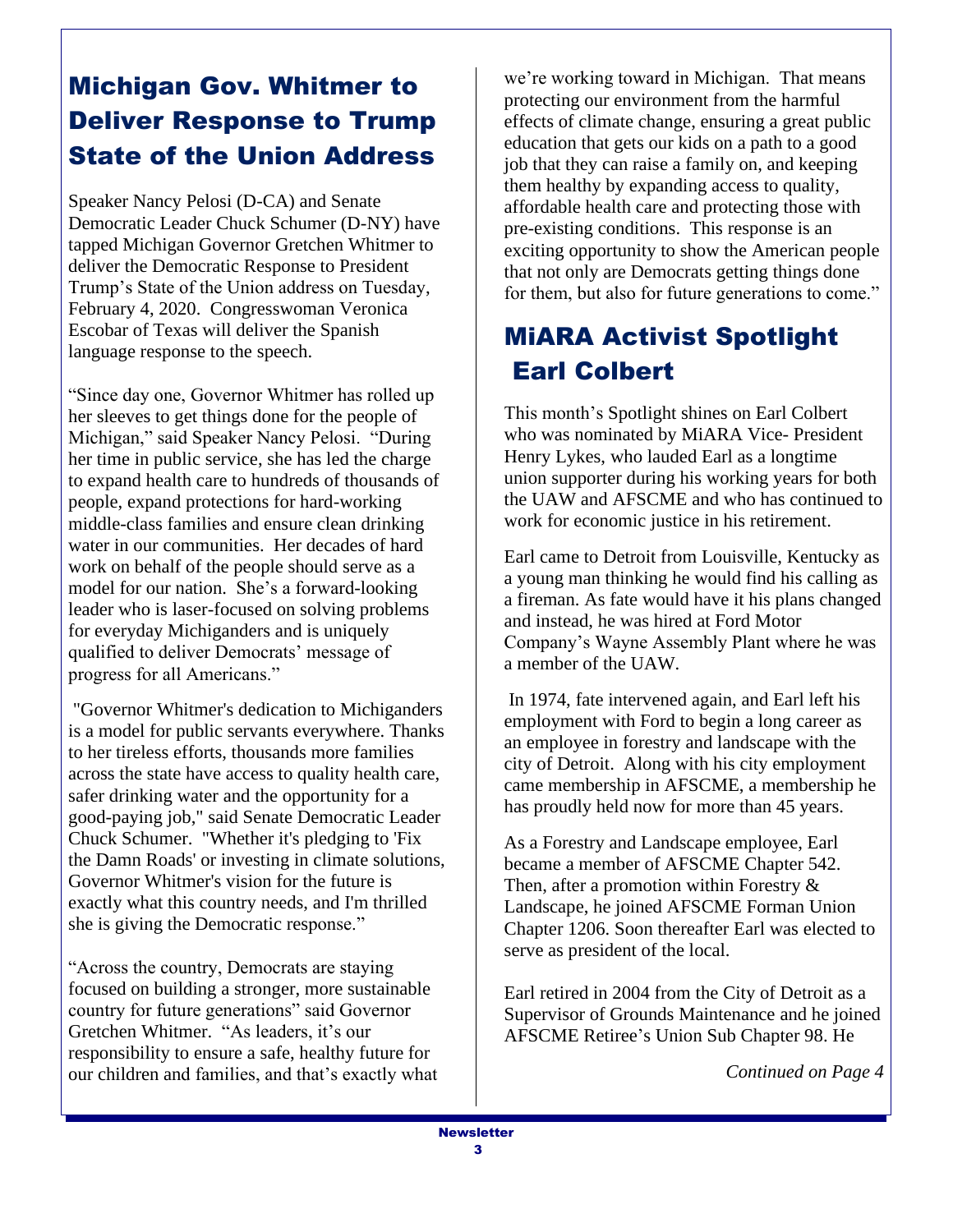### MiARA Activist Spotlight Earl Colbert Continued

is currently a member of their executive board. Earl is also a leader of the newly formed AFSCME Michigan Retirees Union Chapter 255 where Earl is tasked with raising awareness of the union and its benefits to potential members.

Earl says that he enjoys retirement because he can spend more time with his wife and three children. He was an avid golfer until a shoulder injury interfered with his game.

Earl is proud of his union work and is looking forward to the challenges that lay ahead in this year's Presidential Election.



*AFSCME retiree Earl Colbert is educating potential members on the power of belonging to the union.*

## Opinion: It's Time for Equal Justice in America

*Information for this article was supplied by Kathy Silver, the Religious Education Director at New Hope Unitarian Universalist Congregation in New Hudson, Michigan.*

America has millions of people not able to earn a living wage, not able to pay their rent or utility

bills, having to choose between buying medicine and buying food. How is that, when unemployment is at its lowest point in 50 years, we still have such low wages for so many people, yet we have more billionaires than ever before?

Economic inequality is defined as the unequal distribution of income and opportunity between different groups of people in a society.

Nobel Laureate economist Joseph Stiglitz describes it as "unfair or uneven treatment of people or the unequal sharing of resources, money and education. When some people control much more wealth, influence and opportunity than others they accrue the benefits of power, cultural prestige and political favoritism."

A lack of economic equality limits the opportunities for social mobility, and overall it hinders our national growth. The result is wage stagnation and a pervasive feeling that people just cannot get ahead, no matter how hard they work, or how many jobs they have.

Last year in America almost 12 percent of the citizens lived below the federal poverty line, which is \$25,465 for a family of four. These 38.1 million poor people are often members of minority groups or live in single female-headed households. Twenty-one percent of all children live in families with incomes below the federal poverty line.

Since the great depression in 2008, there has been slow improvement in salaries, especially over the past four years, but economist Elise Gould notes that the median household income level is still slightly below where it was two decades ago.

According to Gould, "It's a step in the right direction, but most families barely made up the ground lost with the recession." Even with low unemployment, wages remain stubbornly low for those at the bottom of the scale. In 2018 the

*Continued on Page 5*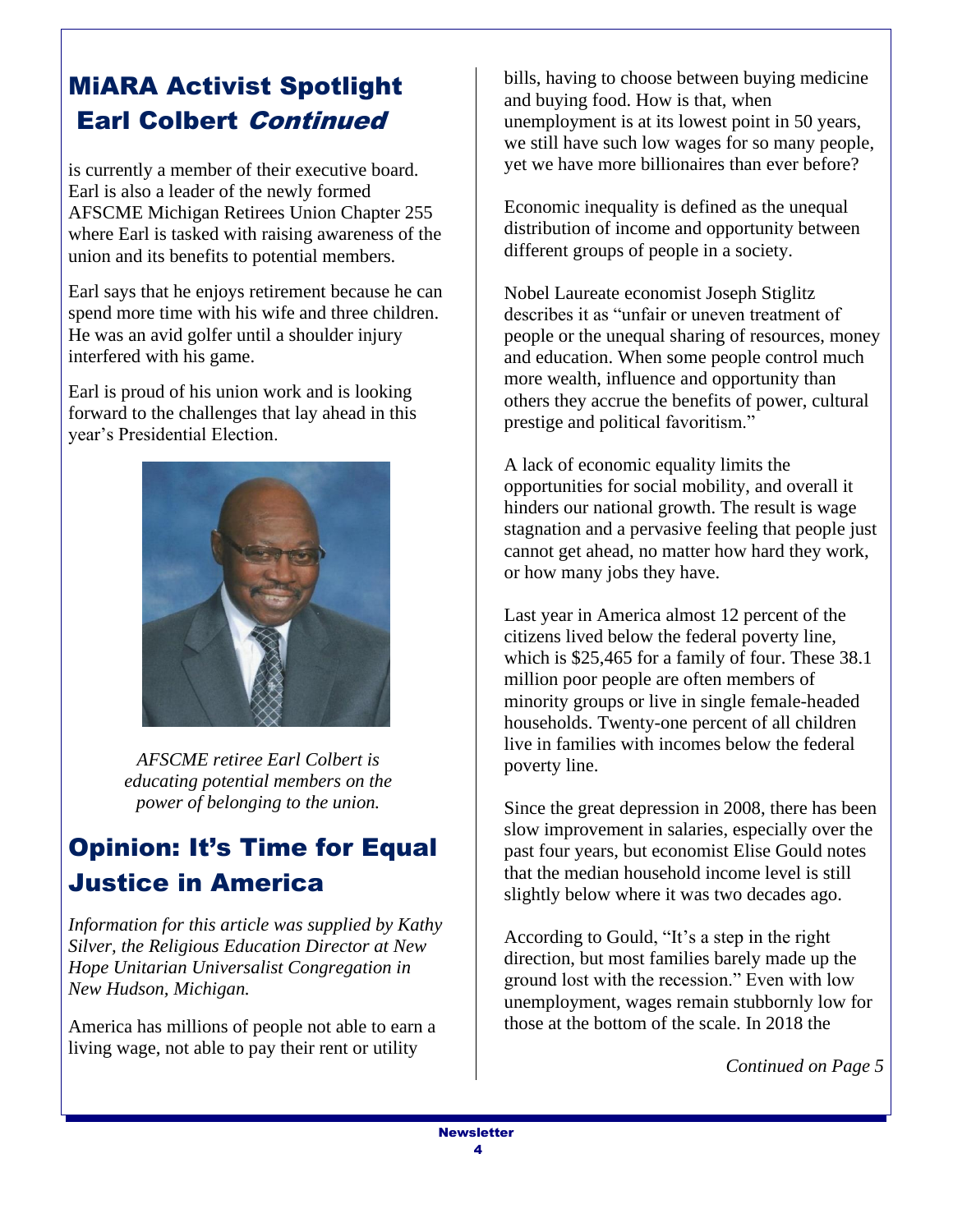## Opinion: It's Time for Equal Justice in America **Continued**

Supplemental Poverty Measure found that Social Security benefits kept more than 27 million people out of poverty last year and that refundable tax credits did the same for almost eight million people. Supplemental Nutrition Assistance Program, (SNAP) known as food stamps, also kept an estimated three million people from being hungry and becoming poor.

The irony here is that President Trump wants to eliminate 700,000 people from the SNAP benefits. Many states, including Michigan, are instituting work requirements for Medicaid recipients, which will mean that women with young children will be forced to work to maintain health care for their families. Considering the lack of affordable day care, these families can be left without their medical benefits and maybe also their food stamps.

Even with anti-poverty measures and better educations, 42% of children born in poverty will not be able to get out of it. The gap between rich and poor in America has increased over the past few decades. Four hundred Americans own more than 50% of our total wealth.

The wealth gap is exacerbated by companies like McDonalds and Walmart, who do not pay a living wage to some of their workers. Those workers receive about \$6.2 billion in federal subsidies in the form of food stamps, rent assistance and public welfare. The Walton family, founders of Walmart, also owns a bank called Arvest, which has about \$15 billion in assets, yet our taxes are subsidizing the basic needs of some of their workers.

These facts border on the obscene. For one family to control so much wealth, and then refuse to share just a bit with all the folks who worked hard to make their success possible, seems criminal.

It is no wonder that some of our politicians are talking about doubling the minimum wage and providing Medicare and preschool for all.

Equity forms the core values of western democratic traditions, yet here in America we seem to believe that sharing the wealth is anticapitalist or socialism. In the developed world, the United States has one of the highest poverty rates and one of the lowest standards of health care. We are doing something wrong.

There is a strong connection between economic inequality and political inequality. Lobbyists and special interest groups tend to play an important role in gaining favors for those with higher incomes and wealth. This unequal access empowers rich people to have a stronger voice in politics, and greater in political decision-making.

These are privileges that people with low incomes rarely gain, unless they gather together in large displays of solidarity and protest. There are numerous social movements that play a part in trying to improve the plight of the poor and underprivileged in the United States, but basically the poor keep getting poorer while the rich are getting richer.

Anti-poverty groups note the importance of government safety-net programs in helping to keep millions of people from falling into poverty. In recent years, the Census Bureau has released a supplemental poverty measure along with the official one. This shows the impact of a range of benefits, including Social Security and tax breaks.

Working for a just society is central to union beliefs. As Unions and their members must seek an economically just society in which government and private institutions promote the common economic good – and are held accountable; where all people have equal opportunity to care for themselves and their families and individuals take responsibility for effects of their actions on their own and others' lives.

*Continued on Page 6*